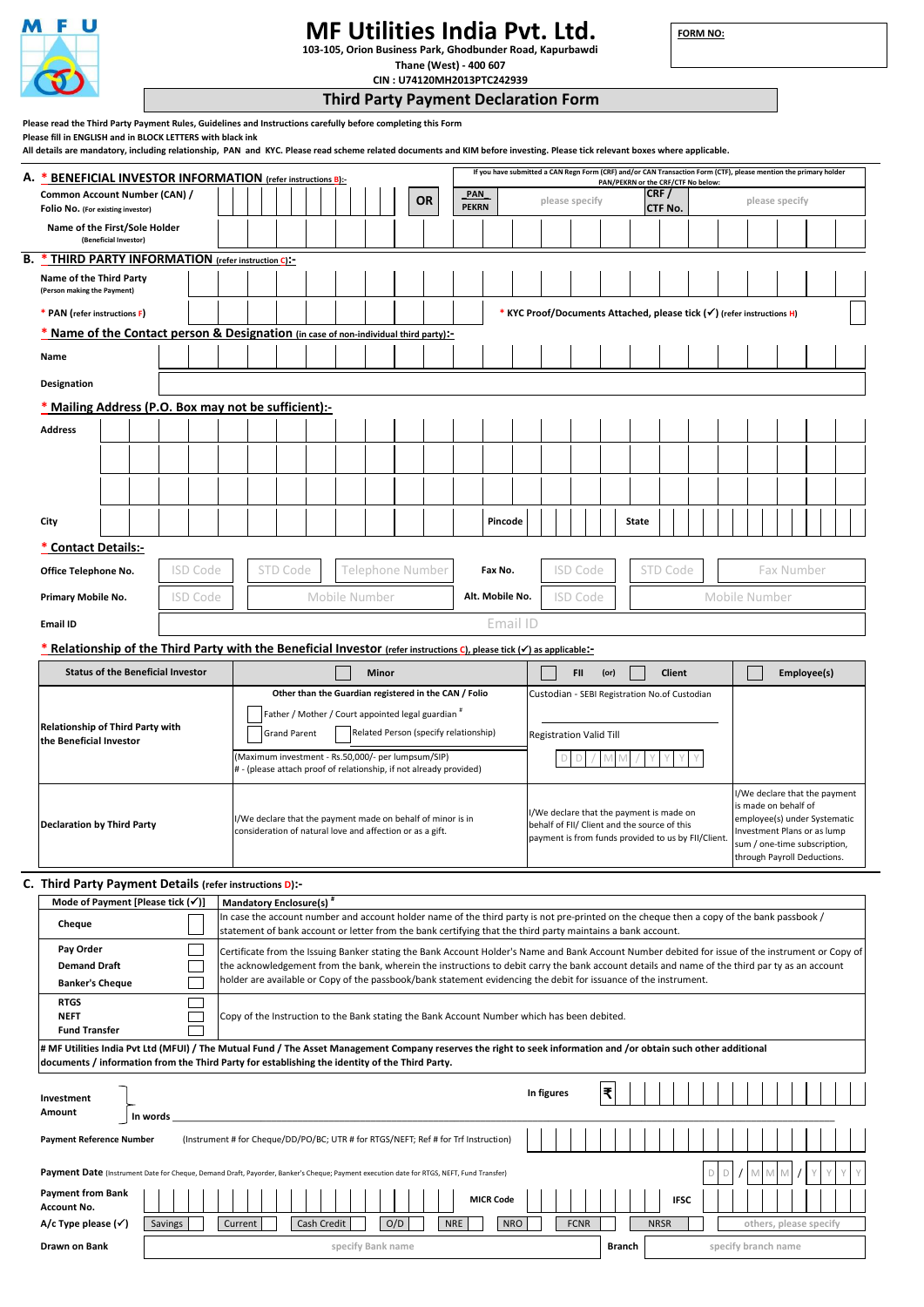## **D. Declaration and Signature(s) (refer instructions E):-**

## **THIRD PARTY DECLARATION**

| I/We hereby confirm and declare as under:- |  |  |  |  |  |
|--------------------------------------------|--|--|--|--|--|
|--------------------------------------------|--|--|--|--|--|

#### I/We have read and understood the Third Party Payment rules, guidelines and instructions as given below and agree to comply and be bound by the same.

The information provided is true and correct and MF Utilities India Pvt Ltd ('MFUI') / The Mutual Fund ('Fund') / The Asset Management Company Limited ('AMC') is entitled to verify the same directly or indirectly.

I/We agree to furnish such further information as MFUI / Fund / AMC may require from me/us and to assist the Fund to verify directly or indirectly the details.

I/We agree that if any of the declarations furnished by me/us are found to be incorrect or incomplete, MFUI / Fund / AMC shall have the absolute discretion to reject / not process the Application Form received from the Beneficial Investor(s) and refund the subscription monies accordingly.

I/We hereby declare that the amount invested in the Scheme(s) is through legitimate sources only and is not for the purpose of contravention or evasion of any act, rules, regulations, notifications or directions issued by any regulatory authority in India.

I/We shall be solely liable/responsible for any claim, loss and/ or damage of whatsoever nature that MFUI / Fund / AMC may suffer as a result of accepting the aforesaid payment from me/us towards processing the transaction in favour of the Beneficial Investor(s) as detailed in the Application Form.

### **Applicable to NRIs/ PIO/OCIs only:**

I/We am/are not prohibited from accessing capital markets under any order/ruling/judgment etc. of any regulation, including SEBI. I/We confirm that my application is in compliance with applicable Indian and foreign laws.

Please tick  $(\checkmark)$  Yes  $\Box$  No

If yes, tick  $(\checkmark)$  Repatriation basis Non-repatriation basis

Signature of the Third Party

**D D / M M M / Y Y Y Y**

| <b>BENEFICIAL INVESTOR(S) DECLARATION</b>                                                                                                                                                                                                                                                                                                                                                                                                                                                                                                                                                                                                                                                                                                                                                                                                                                                                                                                                                                                                                                                                                                                                                                                                                                                                                                                                                                               |  |                                   |  |  |  |  |  |
|-------------------------------------------------------------------------------------------------------------------------------------------------------------------------------------------------------------------------------------------------------------------------------------------------------------------------------------------------------------------------------------------------------------------------------------------------------------------------------------------------------------------------------------------------------------------------------------------------------------------------------------------------------------------------------------------------------------------------------------------------------------------------------------------------------------------------------------------------------------------------------------------------------------------------------------------------------------------------------------------------------------------------------------------------------------------------------------------------------------------------------------------------------------------------------------------------------------------------------------------------------------------------------------------------------------------------------------------------------------------------------------------------------------------------|--|-----------------------------------|--|--|--|--|--|
| I/We confirm having read and understood the Third Party Payment rules, guidelines and instructions.<br>I/We certify that the information declared herein by the Third Party is true and correct and have no objection to<br>the funds received from the Third Party.<br>MFUI / Fund / AMC reserves the right in its sole discretion to reject/not process the Application Form and refund<br>the payment received from the aforesaid.<br>MFUI / Fund / AMC will not be liable for any damages or losses or any claims of whatsoever nature arising out of<br>any delay or failure to process this transaction.<br>Applicable to Guardian receiving funds on behalf of Minor only:<br>I/We confirm that I/We are the guardian of the Minor registered in folio and have no objection to the funds                                                                                                                                                                                                                                                                                                                                                                                                                                                                                                                                                                                                                        |  | First / Sole Applicant / Guardian |  |  |  |  |  |
|                                                                                                                                                                                                                                                                                                                                                                                                                                                                                                                                                                                                                                                                                                                                                                                                                                                                                                                                                                                                                                                                                                                                                                                                                                                                                                                                                                                                                         |  | Second Applicant                  |  |  |  |  |  |
| received towards Subscription of Units in this Scheme(s) on behalf of the minor.<br>M M<br>Place:<br>M                                                                                                                                                                                                                                                                                                                                                                                                                                                                                                                                                                                                                                                                                                                                                                                                                                                                                                                                                                                                                                                                                                                                                                                                                                                                                                                  |  | Third Applicant                   |  |  |  |  |  |
| <b>THIRD PARTY PAYMENT RULES</b>                                                                                                                                                                                                                                                                                                                                                                                                                                                                                                                                                                                                                                                                                                                                                                                                                                                                                                                                                                                                                                                                                                                                                                                                                                                                                                                                                                                        |  |                                   |  |  |  |  |  |
| In order to enhance compliance with Know your Customer (KYC) norms under the Prevention of Money Laundering Act, 2002 (PMLA) and to mitigate the risks associated with acceptance<br>1.<br>of third party payments, Association of Mutual Funds of India (AMFI) issued best practice guidelines on "risk mitigation process against third party instruments and other payment modes<br>for mutual fund subscriptions". AMFI has issued the said best practice guidelines requiring mutual funds/asset management companies to ensure that Third-Party payments are not used<br>for mutual fund subscriptions.<br>2a. The following words and expressions shall have the meaning specified herein:<br>"Beneficial Investor" is the first named applicant/investor in whose name the application for subscription of Units is applied for with the Mutual Fund.<br>"Third Party" means any person making payment towards subscription of Units in the name of the Beneficial Investor.<br>ii.<br>iii. "Third Party payment" is referred to as a payment made through instruments issued from a bank account other than that of the first named applicant/ investor mentioned in the<br>application form.<br><b>Illustrations</b><br>Illustration 1: An Application submitted in joint names of A, B & C alongwith cheque issued from a bank account in names of B, C & Y. This will be considered as Third Party payment. |  |                                   |  |  |  |  |  |
| Illustration 2: An Application submitted in joint names of A, B & C alongwith cheque issued from a bank account in names of C, A & B. This will not be considered as Third Party<br>payment.                                                                                                                                                                                                                                                                                                                                                                                                                                                                                                                                                                                                                                                                                                                                                                                                                                                                                                                                                                                                                                                                                                                                                                                                                            |  |                                   |  |  |  |  |  |
| Illustration 3: An Application submitted in joint names of A, B & C alongwith cheque issued from a bank account in name of A. This will not be considered as Third Party payment.                                                                                                                                                                                                                                                                                                                                                                                                                                                                                                                                                                                                                                                                                                                                                                                                                                                                                                                                                                                                                                                                                                                                                                                                                                       |  |                                   |  |  |  |  |  |

#### **THIRD PARTY PAYMENT RULES**

- i. **"Beneficial Investor"** is the first named applicant/investor in whose name the application for subscription of Units is applied for with the Mutual Fund.
- ii. **"Third Party"** means any person making payment towards subscription of Units in the name of the Beneficial Investor.
- iii. "**Third Party payment**" is referred to as a payment made through instruments issued from a bank account other than that of the first named applicant/ investor mentioned in the application form.

#### **Illustrations**

2b. MFUI / Fund / AMC will not accept subscriptions with Third Party payments except in the following exceptional cases, which is subject to submission of requisite

- documentation/ declarations:
	- i. Payment by Parents/Grand-Parents/Related Persons\* on behalf of a minor in consideration of natural love and affection or as gift for a value not exceeding Rs.50,000/- for each regular Purchase or per SIP installment. However, this restriction of Rs. 50,000/- will not be applicable for payment made by a Guardian whose name is registered in the records of MFUI in that CAN or the Mutual Fund in that folio (i.e. father, mother or court appointed Legal Guardian).
	- ii. Payment by Employer on behalf of employee under Systematic Investment Plans or as lump sum/one-time subscription, through Payroll deductions.
	- iii. Custodian on behalf of an FII or a Client.
	- \* Related Person' means any person investing on behalf of a minor in consideration of natural love and affection or as a gift.
- 2c. Applications submitted through the above mentioned 'exceptional cases' are required to comply with the following, without which applications for subscriptions for units will be rejected / not processed / refunded.
	- i. Mandatory KYC for all investors (guardian in case of minor) and the person making the payment i.e. third party.
	- ii. Submission of a complete and valid 'Third Party Payment Declaration Form' from the investors (guardian in case of minor) and the person making the payment i.e. third party.
- 2d. Investor(s) are requested to note that any application for subscription of Units of the Scheme(s) of a Mutual Fund accompanied with Third Party payment other than the above mentioned exceptional cases as described in Rule (2b) above is liable for rejection without any recourse to Third Party or the applicant investor(s).

The above mentioned Third Party Payment Rules are subject to change from time to time. Please contact any of the MFU Point of Service (POS) or visit our website www.mfuindia.com for any further information or updates on the same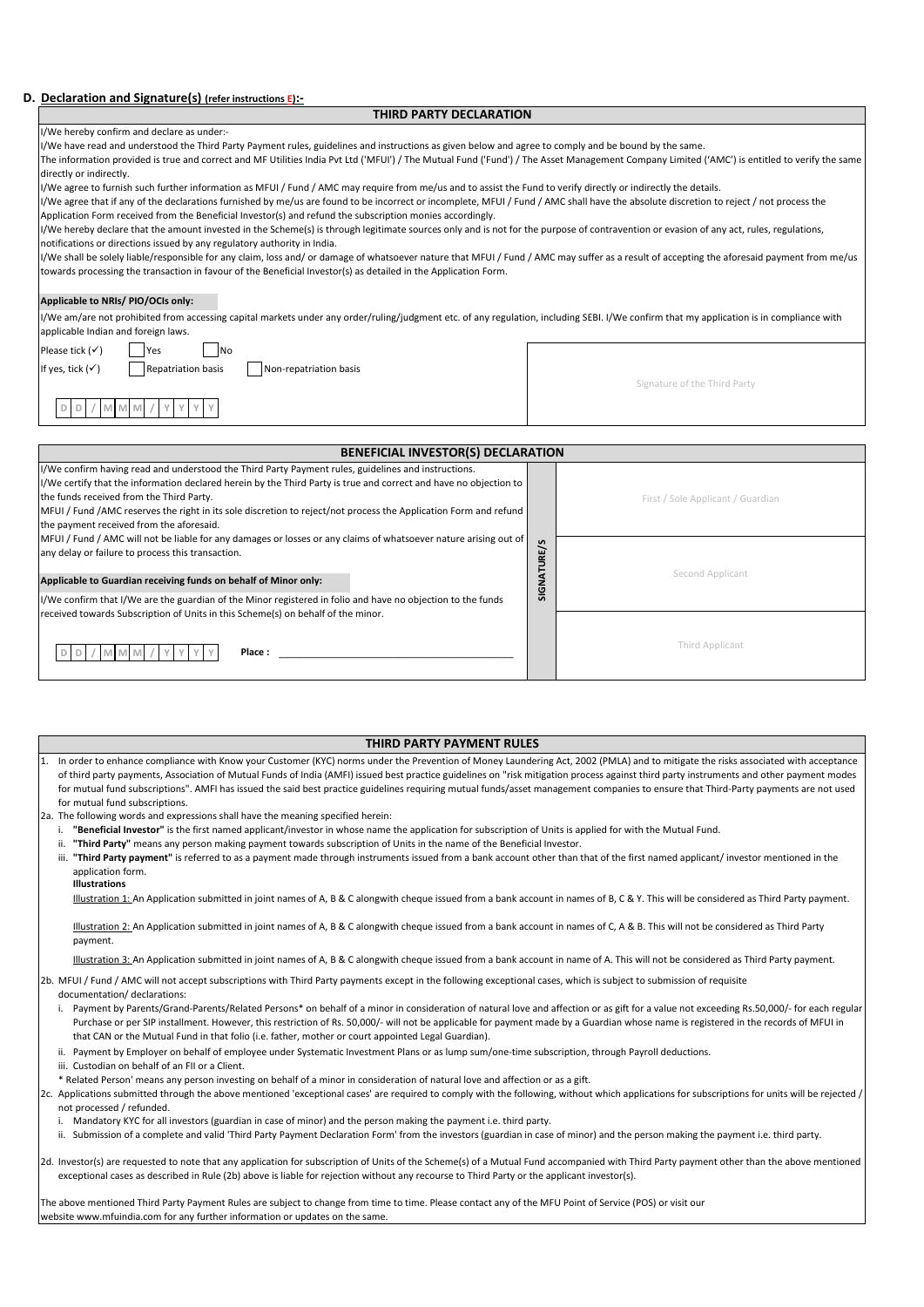# **INSTRUCTIONS FOR THIRD PARTY PAYMENT DECLARATION FORM**

#### **A General Instructions:**

1 Please read the terms of the Key Information Memorandum (KIM), the Scheme Information Document (SID) and Statement of Additional Information (SAI) of the respective Mutual Funds carefully before filling the Third Party Payment Declaration Form (hereinafter referred to as 'Declaration Form').

2 The Declaration Form should be completed in ENGLISH and in BLOCK LETTERS only. Please tick in the appropriate box for relevant declarations wherever applicable. Please do not overwrite. Any correction/ changes (if any) made in the Declaration Form, shall be authenticated by canceling and re-writing the correct details and counter signature of the Third Party and the Beneficial Investor(s).

- 3 Applications complete in all respects along with the Third Party Declaration form, may be submitted at any of the "Points of Services" of MFUI. For a list of authorised points of service of MFUI, please visit our web site www.mfuindia.com.
- 4 In case the Declaration Form does not comply with the above requirements and/or is incomplete in any respect, MFUI / Fund /AMC at its discretion may reject / not process such Declaration Form and where required, refund the subscription money to the bank account from which such money was remitted and shall not be liable/responsible for any such rejection.

#### **B Beneficial Investor Information:**

The Third Party should provide the CAN/Folio of the Beneficial Investor already having a CAN/folio with MFUI/Fund in Section A. In case the Beneficial Investor does not have an existing CAN/Folio Number, the Third Party should mention the relevant Application Number as stated in the Application Form. Name must be written in full.

#### **C Third Party Information:**

1 "Third Party" includes the Parent, Grand Parent, Related Person, Custodian of FII/Client, or Employer, making payment towards subscription of Units in the name of the Beneficial Investor(s).

- 2 Full Name and relationship of Third Party with the Beneficial Investor must be provided.
- 3 The Relationship declared by the Third Party will suggest that the payment made on behalf of Beneficial Investor(s) is:

a.On behalf of a minor in consideration of natural love and affection or as gift for a value not exceeding Rs. 50,000/- (which includes each regular purchase or per SIP installment) made by Parents/Grand Parents/ Related Persons. However this restriction of Rs. 50,000/- will not be applicable for payment made by a guardian whose name is registered in the records of MFUI in that CAN or the Mutual Fund in that folio (i.e. father or mother or court appointed legal guardian); or

b. On behalf of employee under Systematic Investment Plans or as lump sum/one-time subscription, through Payroll deductions made by employer; or

c. On behalf of an FII or a Client made by the Custodian.

Mailing address and contact details of Third Party must be written in full.

#### **D Third Party Payment Details:**

1 Third Party must provide in the Declaration Form the details of the source Bank Account i.e. account from which subscription payment is made in the name of the Beneficial Investor(s).

2 The Declaration Form with incomplete payment details shall be rejected. The following document(s) is/are required to be submitted by Third Party as per the mode of payment selected:

# **(i) Source of funds - if paid by cheque**

In case the account number and account holder name of the third party is not preprinted on the cheque, then the third party should provide any one of the following documents:

1. a copy<sup>#</sup> of the bank passbook or a statement of bank account having the name and address of the account holder and account number;

2. a letter (in original) from the bank on its letterhead certifying that the third party maintains an account with the bank, along with information like bank account number, bank branch, account type, the MICR code of the branch & IFSC Code (where available). The said letter should be certified by the bank manager with his / her full signature, name, employee code, bank seal and contact number.

# the original documents along with the documents mentioned above should be submitted to the Points of Service (POS) of MFUI. The copy of such documents will be verified with the original documents to the satisfaction of the MFUI / Fund / AMC / RTA. The original documents will be returned across the counter after due verification.

### **(ii) Source of funds - if funded by pre-funded investments such as Pay Order, Demand Draft, Banker's cheque etc.**

The Third Party should attach any one of the following supporting documents with the purchase application where subscription for units is vide a pre-funded instrument issued by way of debit to his / her bank account:

1. a Certificate (in original) from the issuing banker duly certified by the employee signing the pre-funded instrument with his / her full signature, name, employee code, bank seal and contact number, stating the Account holder's name, the Bank Account Number which has been debited for issue of the instrument (Mandatory) and PAN as per bank records, if available; or

2. a copy of the acknowledgement from the bank, wherein the instructions to debit carry the bank account details and name of the third party as an account holder are available; or

3. a copy of the passbook/bank statement evidencing the debit for issuance of the instrument.

The account number mentioned in the above supporting documents should be the same as the bank details mentioned in the application form.

# **(iii) Source of funds - if paid by RTGS, Bank Account-to-Account Transfer, NEFT, ECS, etc.**

Acknowledged copy of the instruction to the bank stating the account number debited.

# **iv) Source of funds - if paid by a pre-funded instrument issued by the Bank against Cash**

MFUI / AMC/Mutual Fund/R&TA will not accept any purchase applications from third party if accompanied by a pre-funded instrument issued by a bank (such as Pay Order, Demand Draft, Banker's cheque) against cash for investments of Rs. 50,000 or more. The third party should submit a Certificate (in original) obtained from the bank giving name, bank account number (Mandatory) and PAN as per the bank records, if available of the person who has requested for the payment instrument. The said Certificate should be duly certified by the employee signing the pre-funded instrument with his / her full signature, name, employee code, bank seal and contact number. MFUI / AMC / Mutual Fund / R&TA will check that the name mentioned in the Certificate matches with the name of the third party.

The account number mentioned in the Certificate should be the same as / one of the registered bank account or the bank details mentioned in the application form.

#### **Declaration and Signature(s):**

**E**

**F**

Signature(s) should be in English or in any Indian Language. Declarations on behalf of minors should be signed by their natural parent/legal Guardian.

# **Permanent Account Number:**

1 It is mandatory for the Third Party to mention the permanent account number (PAN) irrespective of the amount of Purchase\*. In order to verify that the PAN of Third Party has been duly and correctly quoted therein, the Third Party shall attach along with the Declaration Form, a photocopy of the PAN card duly self-certified.

\*includes fresh/additional purchase, Systematic Investment Plan.

2 Declaration Forms not complying with the above requirement will not be accepted/ processed.

3 For further details, please refer the relevant section on **'Permanent Account Number'** under the Statement of Additional Information available on the websites of the respective Mutual Funds.